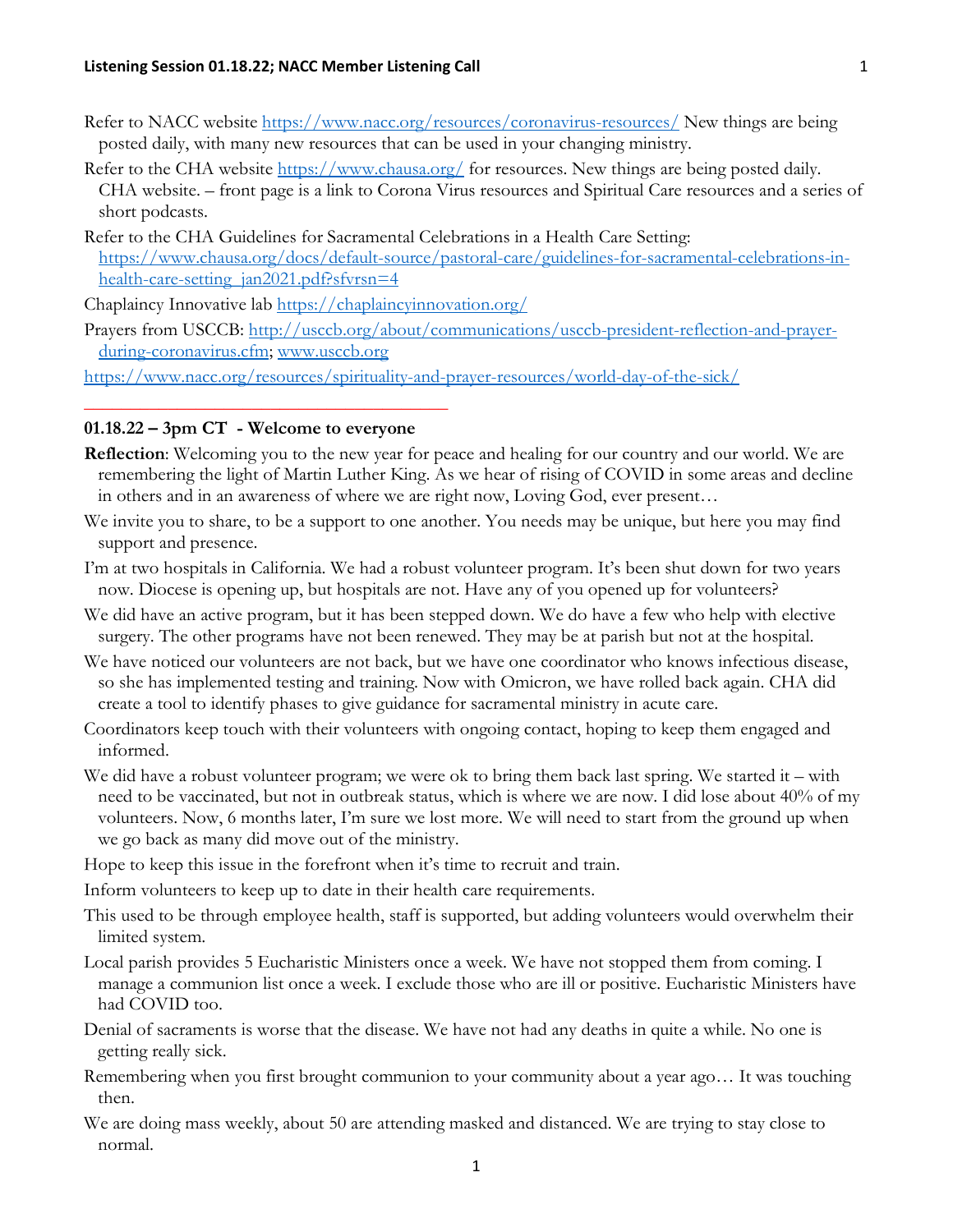- I want to respond about the masking at mass. We have 600 residents, when they come to mass they are masked. We often need to shut it down for + and deaths. I worry about safety of Eucharistic distribution. I am devoted to the sacrament, but I am concerned about the infection control.
- There may be a difference in the settings. In my environment we are more saturated.
- I feel horribly conflicted because I know we are doing the best we can, but it isn't good enough. I feel compromised. In my role as director of mission integration. I am a chaplain foremost; I'm conflicted about the care being provided. Being understaffed, it's everywhere.
- Was a Catholic Chaplain, experienced those who hold up their faith as their protection. It's difficult to be compassionate with those who draw down medical resources.
- We continue to hear about staff distress, doing more with less and the frustration of those who are sick who brought it on themselves.
- Biggest concern that I see as staff chaplains we gave in to patients then staff. Now we are supporting worn out staff and then patients. One of the most challenging things is to stay grounded in judging others, even though this is being perpetuated that everyone isn't doing everything that it takes to keep the disease from spreading. I am just so weary, physically and mentally exhausted. I need to put it behind me to take care of staff. If we knew there was an end, we could hold on, but now in year 3, we don't know anymore.
- What are ways to face each day? How can we help one another?
- I've had good chaplaincy experiences myself. I model this in my prison ministry. When COVID came along everything changes. Access was denied. Then each system has its own protocols. I took it on myself as part of the Kairos team for the prisons. We've been locked out. The experience is important to have monthly visits, but now I'm pen palling with inmates. I try to keep in touch, sometimes I can take phone calls. I also work with the re-entry team while denied access to inmates during COVID. I did run a prison ministry at a local Baptist Church.
- Returning to the never-ending nature of COVID, would anyone like to share strategies…
- Have been retired and live in a large community with a life-care center. I'm hearing that others need listening from us. Having high standards, you may be reaching burn-out.
- I appreciate your sensitivity and tenderness. I don't think I'm alone near burn-out. The easiest thing would be to walk away. We do have this calling to ministry. I am grateful to have been heard.
- It's been so different as the pandemic continues. We continue to pray for all of you.
- I did take a week off for retreat despite the risks. My destination felt very safe. It was worth taking the week off. My other chaplains are also making those choices. You do need a break; you need time away from high alert. We are understaffed, with high numbers of positives who need to isolate.
- We need to give permission to ourselves to make these self-care decisions. How do we make those self-care decisions.
- I've been part of the Listening Hearts, the ability to take calls for chaplains that need support. I also try to be a Listening Heart for staff, not through employee health, but by word of mouth. It's an opportunity to tap into a retired chaplain ability to minister.
- For self-care. I was primary care giver to my mom. I went to a care giver team meeting. It was suggested to do yoga and activity. I countered that I didn't have time, it was adding to my to do list. Suggestions to take a deep breath, a cup of tea, these were positive for self-care because they only took a minute. At our facility we were denied time off, so little things became very important.
- Small things reflecting on why you got here in the first place. I'm new to this, COVID is all that I've known, it's been my normal. It's been exhausting. How and why did this happen? This is where God's got me and it's ok.